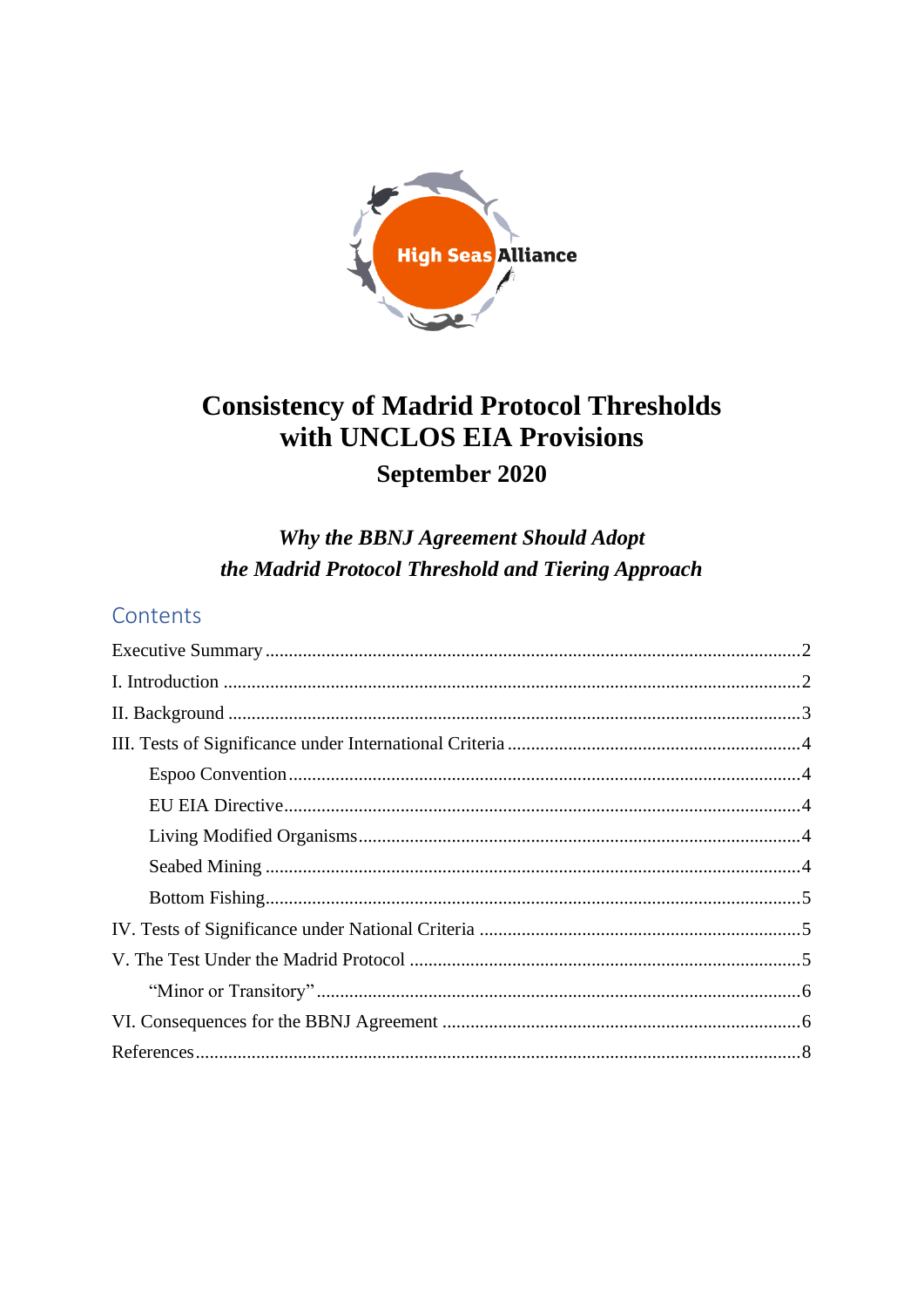### <span id="page-1-0"></span>**Executive Summary**

- The tiered approach to EIAs under the Madrid Protocol to the Antarctic Treaty represents a signature procedural innovation that is complementary to and not inconsistent with UNCLOS.
- Options provided in draft Article 24(1), Article 24(1) Alt. 1 and Alt. 2 of the draft Agreement include the Madrid Protocol's threshold text "more than minor or transitory."
- The "more than minor or transitory text" evolved from the need to clarify the commonly used term "significant"; helpfully, the Madrid test explicitly introduces a temporal component ("transitory").
- The tiered approach under the Madrid Protocol requires an initial environmental evaluation (IEE) to indicate whether there is a likelihood that minor or transitory effects may occur, and a more comprehensive environmental evaluation (CEE) assessment if the results indicate that such effects can reasonably be expected to occur. However, the current alternatives in draft Article 24(1) do not fully reflect this tiered approach. Instead, they simply substitute "more than minor or transitory" for "significant."
- The Madrid Protocol's tiered approach, properly applied, represents a way forward for the BBNJ Treaty as it provides a concrete vehicle to ensure the objective of the Agreement is met by operationalizing the principles and approaches in Article 5, including precaution and the use of the best available scientific information and relevant knowledge.
- How it would operate: Just as in the Madrid Protocol, States would have the first obligation to conduct the Preliminary and Initial Environmental Evaluations (IEE); if the evidence from the IEE indicates that the proposed activity may reach the more than minor or transitory threshold, the equivalent of the Comprehensive Environmental Evaluation would be required, whereby the mechanism of the BBNJ (such as the Scientific and Technical Body and/or Conference of the Parties) can be usefully engaged.
- This tiered approach thus acts both as a filter mechanism not all activities affecting ABNJ would be addressed by the BBNJ Scientific and Technical body/COP. A 'backstop' will ensure that the BBNJ mechanisms are engaged when required.

### <span id="page-1-1"></span>**I. Introduction**

In 2017, United Nations [General Assembly resolution 72/249](https://undocs.org/en/a/res/72/249) established a negotiating conference to elaborate text for a new legally binding treaty under the 1982 United Nations Convention on the Law of the Sea (UNCLOS) on the conservation and sustainable use of marine biological diversity of areas beyond national jurisdiction (BBNJ). After three sessions of the negotiating conference in 2018-2019, governments are in the final stages of these negotiations, which are expected to resume in the spring of 2021.

One of the current areas of debate on provisions of the draft text**<sup>1</sup>** under Part IV on environmental impact assessments pertains to the threshold to be applied for the undertaking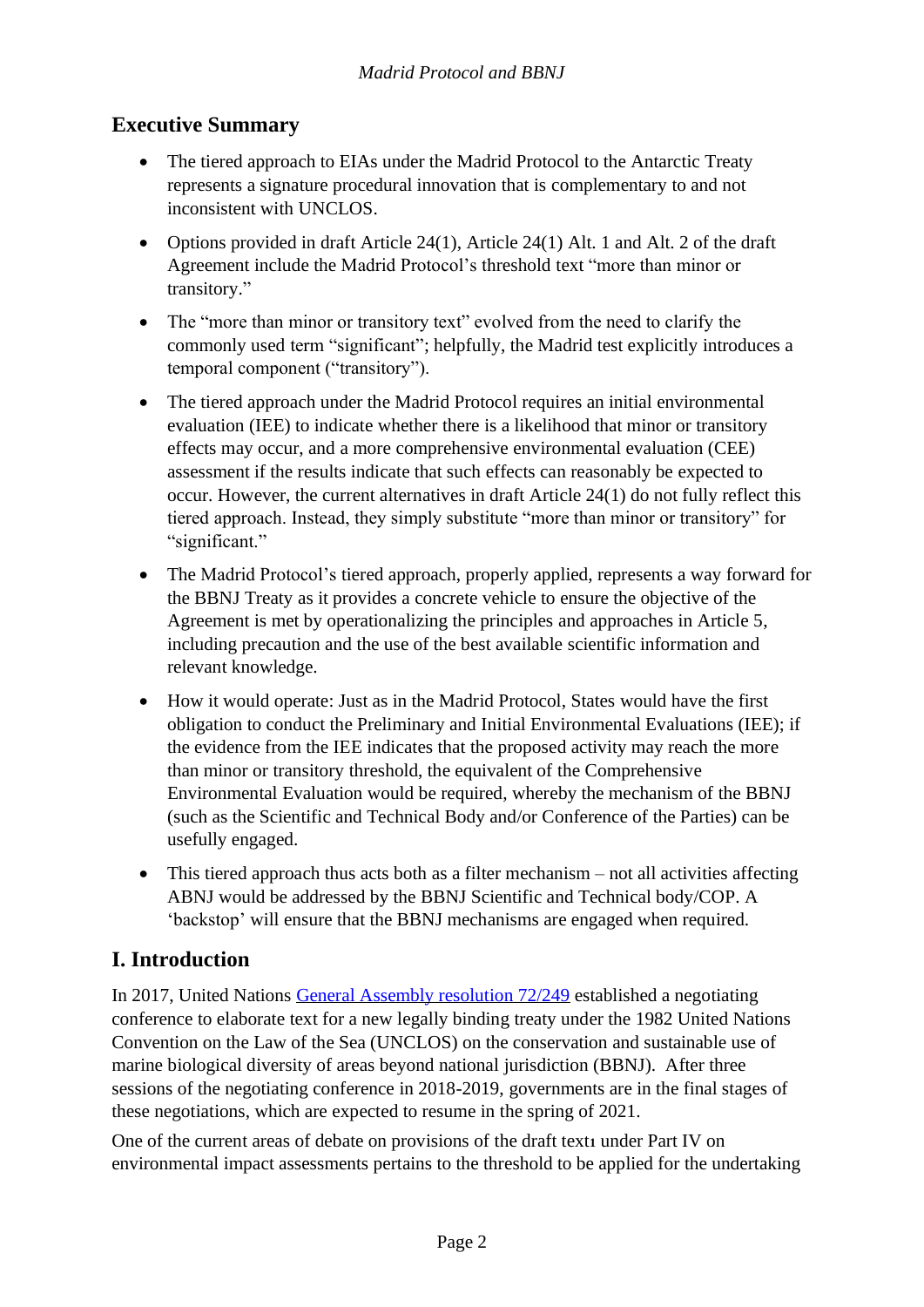of environmental impact assessments. This brief will examine and compare the standards found under UNCLOS and the Madrid Protocol, and consider whether and how they are consistent, followed by the implications on the current draft text.

It concludes by suggesting that the draft Agreement could adopt a framework whereby States have the first obligation to conduct the Preliminary Stage and IEE investigations, but that if and when a proposal reaches the more than minor or transitory threshold, the mechanism of the BBNJ (such as the Scientific and Technical Body (STB) and/or Conference of the Parties (COP)) can be engaged. This both acts as a filter mechanism – not all activities affecting ABNJ would need to be addressed by the STB or COP – and a 'backstop' to ensure that the BBNJ mechanisms are engaged when required.

# <span id="page-2-0"></span>**II. Background**

The standard applied under UNCLOS refers to activities that "may cause substantial pollution of or significant and harmful changes to the marine environment." During the negotiations some delegations have voiced that the new agreement must stay consistent with the language found under UNCLOS.**<sup>2</sup>**

Article 206 of UNCLOS provides that:

"*When States have reasonable grounds for believing that planned activities under their jurisdiction or control may cause substantial pollution of or significant and harmful changes to the marine environment, they shall, as far as practicable, assess the potential effects of such activities on the marine environment and shall communicate reports of the results of such assessments in the manner provided in article 205*."

Another threshold standard applied by a multilateral agreement is found under Article 8 of the Protocol on Environmental Protection to the Antarctic Treaty ("Madrid Protocol"), which provides that:

*1. Proposed activities referred to in paragraph 2 below shall be subject to the procedures set out in Annex I for prior assessment of the impacts of those activities on the Antarctic environment or on dependent or associated ecosystems according to whether those activities are identified as having:* 

- *(a) less than a minor or transitory impact;*
- *(b) a minor or transitory impact; or*
- *(c) more than a minor or transitory impact.*

The tiered approach found under the Madrid Protocol is provided as one of the threshold options in the BBNJ draft text, with support indicated by some delegations.<sup>3</sup> A key question is what is deemed equivalent to language of "significant and harmful changes" and does the Madrid Protocol meet that test?

A fundamental difficulty is that the risk of significant environmental harm must itself be determined through the assessment, meaning that the threshold condition to trigger the obligation to conduct an EIA is the same as the level of risk to be avoided – a quandary which can be avoided if more appropriate criteria is used. <sup>4</sup> For example, Article 196 of the Convention requires measures to prevent, reduce and control pollution of the marine environment resulting from the use of technologies, or the intentional or accidental introduction of alien or new species, which may cause significant and harmful changes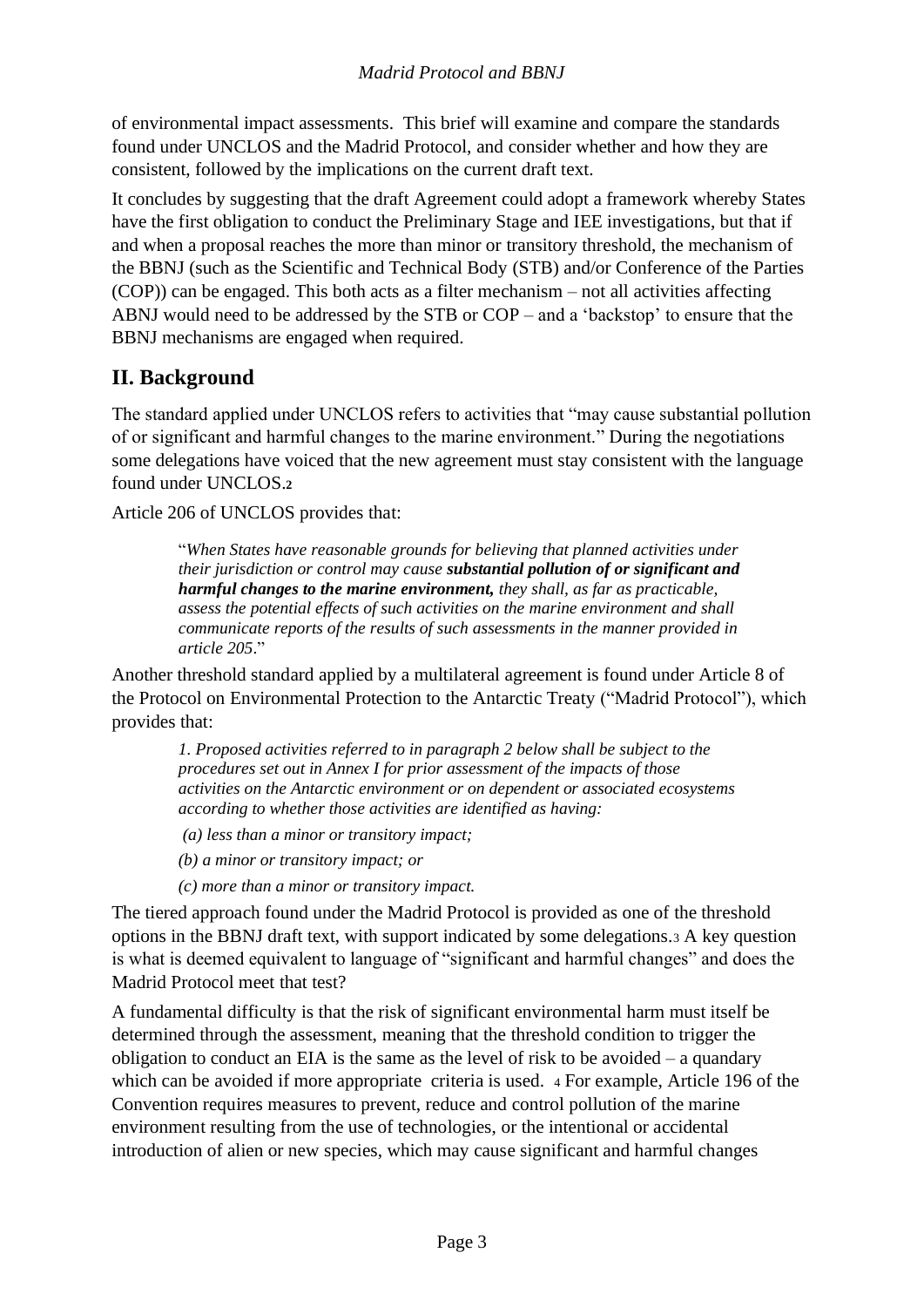thereto, and the UNGA resolutions applicable to bottom fishing call for measures to avoid significant adverse impacts on vulnerable marine ecosystems.<sup>5</sup>

Significance has been evaluated in terms of harm which is not minor (ILC 2001).<sup>6</sup> The formulation in the Madrid Protocol of "more than a minor or transitory impact" can therefore be seen as a method of assessing significance. Indeed, an analysis of the development of the Madrid Protocol shows that the terminology 'more than a minor or transitory impact' evolved from the wording 'significant impacts' used in earlier formulations.<sup>7</sup>

### <span id="page-3-0"></span>**III. Tests of Significance under International Criteria**

While UNCLOS does not provide criteria for a test of significance, international criteria have been developed in the context of the Espoo Convention, European EIA Directive, the Nagoya/Kuala Lumpur Protocol, and bottom fishing regulations put into place following UN General Assembly resolutions.

#### <span id="page-3-1"></span>**Espoo Convention**

The Espoo Conventions requires an environmental impact assessment to be undertaken for a listed activity that is "likely to cause a significant adverse transboundary impact". Appendix III lists general criteria to assist in the determination of significance. They include size, location and effects (e.g. particularly complex and potentially adverse effects). The Economic Commission for Europe (ECE) developed methodologies and criteria to determine significance of adverse transboundary impacts, including magnitude, reversibility, any impacts on protected areas, and rates of recovery.

#### <span id="page-3-2"></span>**EU EIA Directive**

The EU EIA Directive<sup>10</sup> applies to the assessment of the environmental effects of those public and private projects which are "likely to have significant effects on the environment".<sup>11</sup>

### <span id="page-3-3"></span>**Living Modified Organisms**

International criteria have been derived in the context of living modified organisms in the Nagoya-Kuala Lumpur Supplementary Protocol.<sup>12</sup> That Protocol provides in Article 2(3) that

A "significant" adverse effect is to be determined on the basis of factors, such as:

(a) The long-term or permanent change, to be understood as change that will not be redressed through natural recovery within a reasonable period of time;

(b) The extent of the qualitative or quantitative changes that adversely affect the components of biological diversity;

(c) The reduction of the ability of components of biological diversity to provide goods and services;

(d) The extent of any adverse effects on human health in the context of the Protocol.

#### <span id="page-3-4"></span>**Seabed Mining**

The International Seabed Authority exploration regulations define "serious harm" in terms of a "significant adverse change in the marine environment" determined according to the rules, regulations and procedures adopted by the Authority on the basis of internationally recognized standards and practices".13 However, "serious harm" is in effect the intervention standard in UNCLOS: it is the level at which mining may be stopped through emergency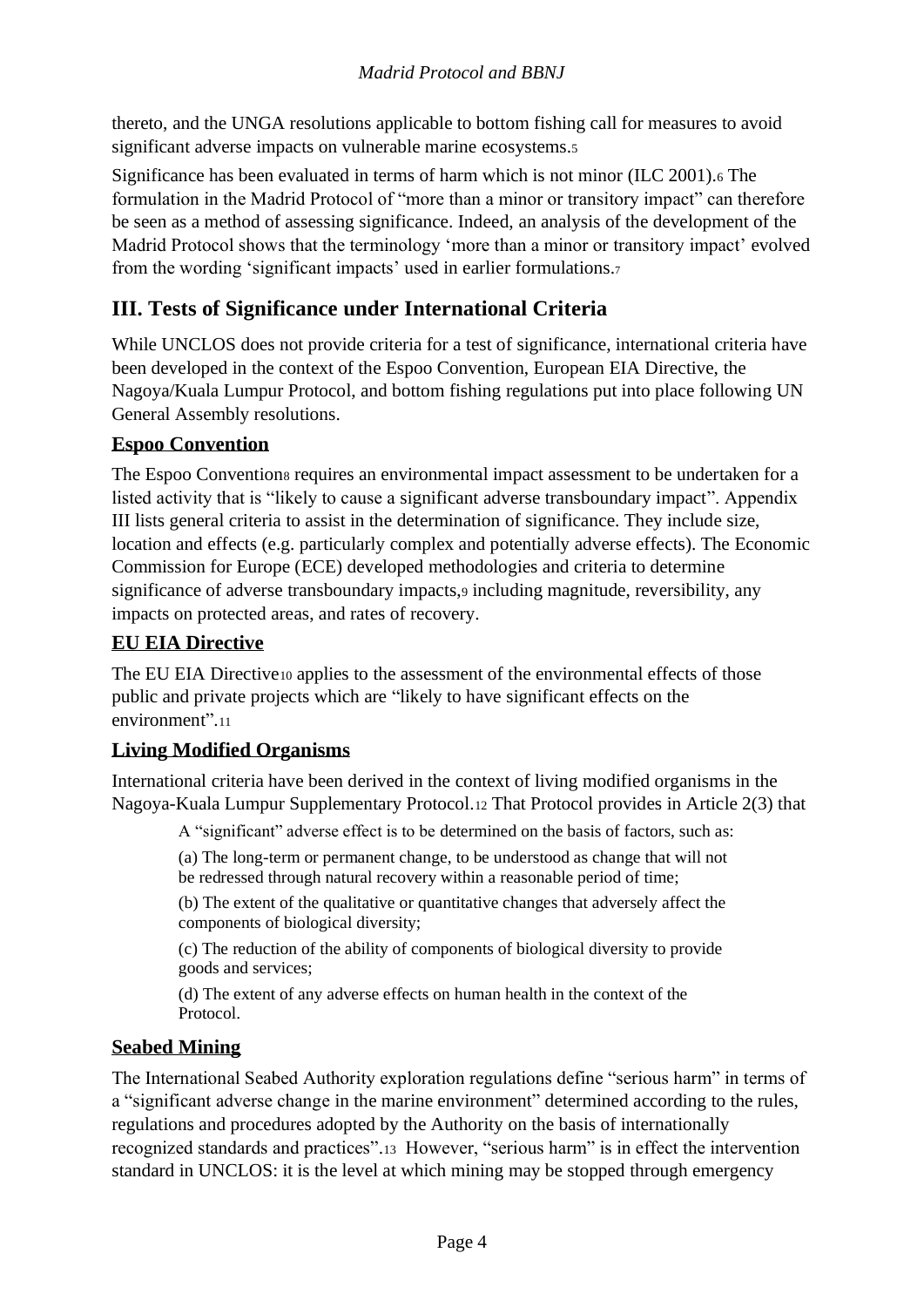orders<sup>14</sup> or may be disapproved,<sup>15</sup> and the level at which provisional measures (an injunction may be prescribed.<sup>16</sup> So the ISA exploration test appears to assume that a significant adverse change constitutes serious harm. However, the ISA is in the process of developing exploitation regulations.<sup>17</sup> From a scientific viewpoint, it has been suggested that impacts at the level of species, community or ecosystem impacts should be considered when assessing significance.18

#### <span id="page-4-0"></span>**Bottom Fishing**

The United Nations General Assembly (UNGA) resolutions for bottom fishing call for States and RFMOs to apply a test to determine whether bottom fishing will have "significant adverse impacts" on vulnerable marine ecosystems for bottom fishing (UNGA Resolution 61/105).<sup>19</sup> The FAO Deep Sea Guidelines<sup>20</sup> provide further details,<sup>21</sup> stating that when determining the scale and significance of an impact, factors to be considered include the intensity or severity of the site being affected, the spatial extent of the impact, the sensitivity/vulnerability of the ecosystem to the impact, the ability of an ecosystem to recover from harm and the rate of recovery, the extent to which ecosystem functions may be altered by the impact and the timing and duration of the impact.

# <span id="page-4-1"></span>**IV. Tests of Significance under National Criteria**

Criteria of "significance" in guidelines and publications frequently consider the extent, magnitude, duration, timing, scale, severity, frequency and reversibility of an impact. (CIEEM, 2018; Duinker and Beanlands, 1986; Johnston et al. 2000; Marazza et al. 2009).

The United States in its regulation<sub>22</sub> implementing its NEPA<sub>23</sub> legislation measures significance in terms of context<sub>24</sub> and intensity.<sub>25</sub>

Australia in its guidelines has addressed the question of significance in applying the [Environment Protection and Biodiversity Conservation Act:](https://www.legislation.gov.au/Series/C2004A00485)

> A significant impact is an impact which is important, notable, or of consequence, having regard to its context or intensity. Whether or not an action is likely to have significant impact depends upon the sensitivity, value and quality of environment which is impacted, and upon the intensity, duration, magnitude and geographic extent of the impacts.<sup>26</sup>

Other relevant criteria include the scale of the action and frequency of the action.<sup>27</sup>

### <span id="page-4-2"></span>**V. The Test Under the Madrid Protocol**

Under the Madrid Protocol<sup>28</sup> there are three tests: a Preliminary Stage (sometimes referred to as a Preliminary Assessment (PA) or Preliminary Environmental Evaluation (PEE)), an Initial Environmental Evaluation (IEE); and a Comprehensive Environmental Evaluation (CEE). After the Preliminary Stage investigations, (1) an activity can proceed, if the potential impacts of the activity are determined to be less than minor or transitory,<sup>29</sup> (2) an IEE can be undertaken, if predicted impacts are likely to be minor or transitory;<sup>30</sup> or (3) a CEE can be undertaken, if the impacts may be more than minor or transitory.<sup>31</sup>

Preliminary Stage evaluations are undertaken under appropriate national procedures,<sup>32</sup> as are IEEs, though an IEE must contain sufficient detail to assess whether a proposed activity may have more than a minor or transitory impact and shall include a description of the proposed activity, including its purpose, location, duration and intensity; and consideration of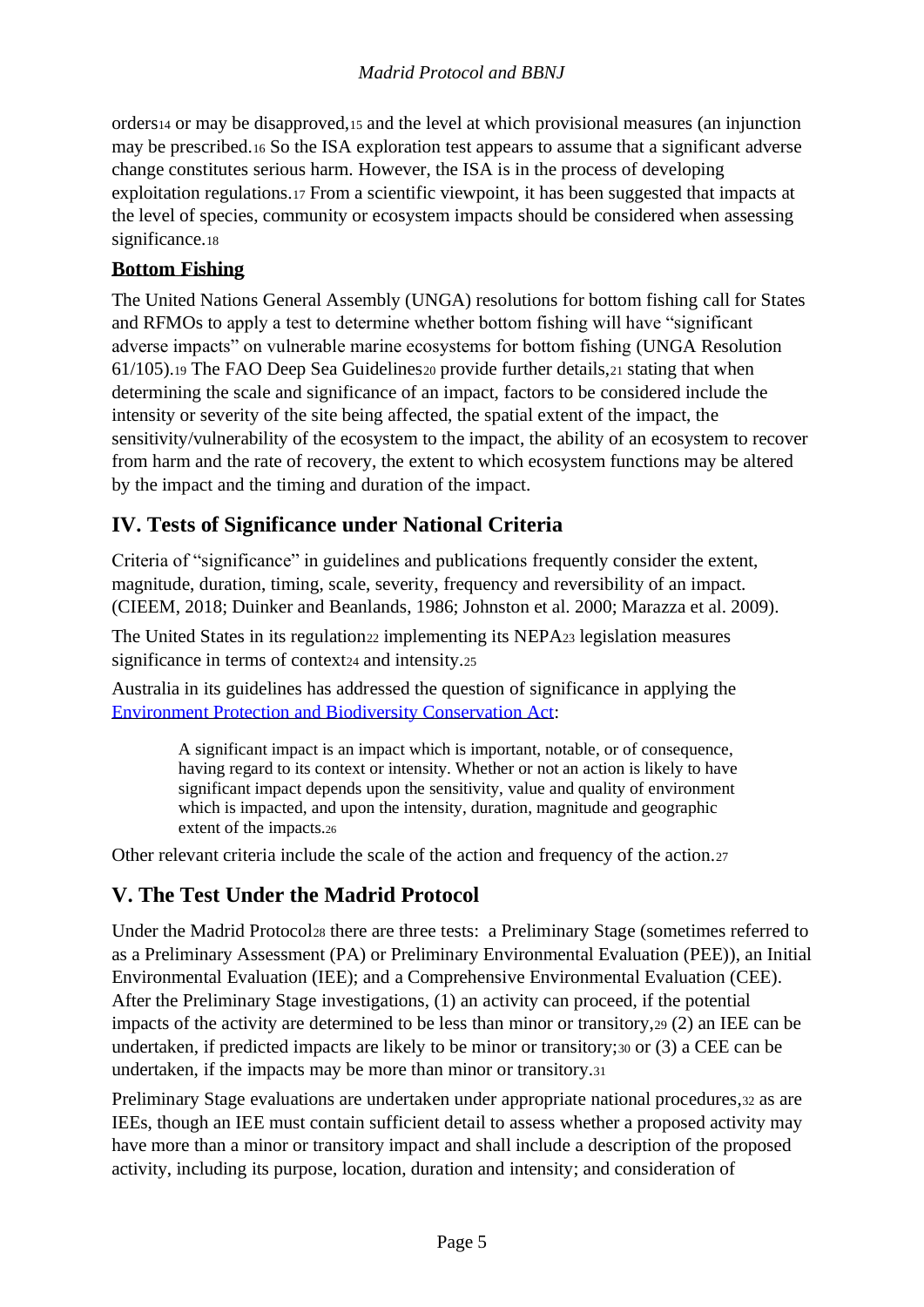alternatives to the proposed activity and any impacts that the activity may have, including consideration of cumulative impacts in the light of existing and known planned activities.<sup>33</sup> The scope of the CEE is prescribed,<sup>34</sup> and the draft CEE shall be made publicly available and shall be circulated to all Parties, which shall also make it publicly available, for comment, as well as to the Committee for Environmental Protection.<sup>35</sup> A period of 90 days shall be allowed for the receipt of comments.<sup>36</sup> No final decision shall be taken to proceed with the proposed activity unless there has been an opportunity for consideration of the draft CEE by the ATCM on the advice of the Committee.<sup>37</sup> A final CEE shall address and shall include or summarise comments received on the draft CEE.<sup>38</sup> Any decision on whether a proposed activity should proceed, and, if so, whether in its original or in a modified form, shall be based on the CEE.<sup>39</sup> As an indication, as at 2009, 724 IEEs and 19 CEE processes had been recorded,<sup>40</sup> and of the CEE processes, not one had resulted in a decision not to proceed with the activity.<sup>41</sup>

### <span id="page-5-0"></span>**"Minor or Transitory"**

While there has been no clear agreement on what constitutes "minor or transitory", as noted earlier, the terminology 'more than a minor or transitory impact' originates from the wording 'significant impacts' used in earlier documents.<sup>42</sup> The term 'more than a minor or transitory impact' was reportedly based on concerns about the unclear meaning of the term 'significant'.<sup>43</sup> The 1987 Guidelines<sup>44</sup> proposed that "first evaluation, termed an "Initial Environmental Evaluation", should be performed to determine whether the activity might reasonably be expected to have a significant impact."

### <span id="page-5-1"></span>**VI. Consequences for the BBNJ Agreement**

Article 24(1) Alt 1 and Alt 2 of the draft Agreement include the "more than minor or transitory" language. As the history of the Madrid Protocol test shows, it was evolved as a way of addressing a lack of clarity of the term "significant". This, as well as discussions within the Antarctic Treaty system, show that the tiered approach found under the Madrid Protocol and the significance threshold set forth in UNCLOS Article 206 are not inconsistent but are complementary to each other. As the survey of international applications of the "significance" test shows, application of the test requires in almost all cases a temporal component: helpfully, the Madrid test explicitly introduces a temporal component ("transitory").

But there is a more fundamental issue. The alternatives in draft Article 24(1) currently do not yet represent the tiered approach: they simply substitute "more than minor or transitory" for "significant". The tiered approach in Madrid is the signature procedural innovation in the Madrid Protocol, and, properly applied, represents a way forward for the BBNJ Treaty. Further it represents a concrete way to ensure the objective of the Agreement is met by operationalizing the principles and approaches in Article 5 including precaution and the use of the best available scientific information and relevant knowledge. Just as in the Madrid Protocol, States have the first obligation to conduct the Preliminary State and IEE investigations, once a proposal reaches the more than minor or transitory threshold, the equivalent of the CEE can apply, whereby the mechanism of the BBNJ (such as the Scientific and Technical Body and/or Conference of the Parties) can be usefully engaged. This both acts as a filter mechanism – not all activities affecting ABNJ would be addressed by the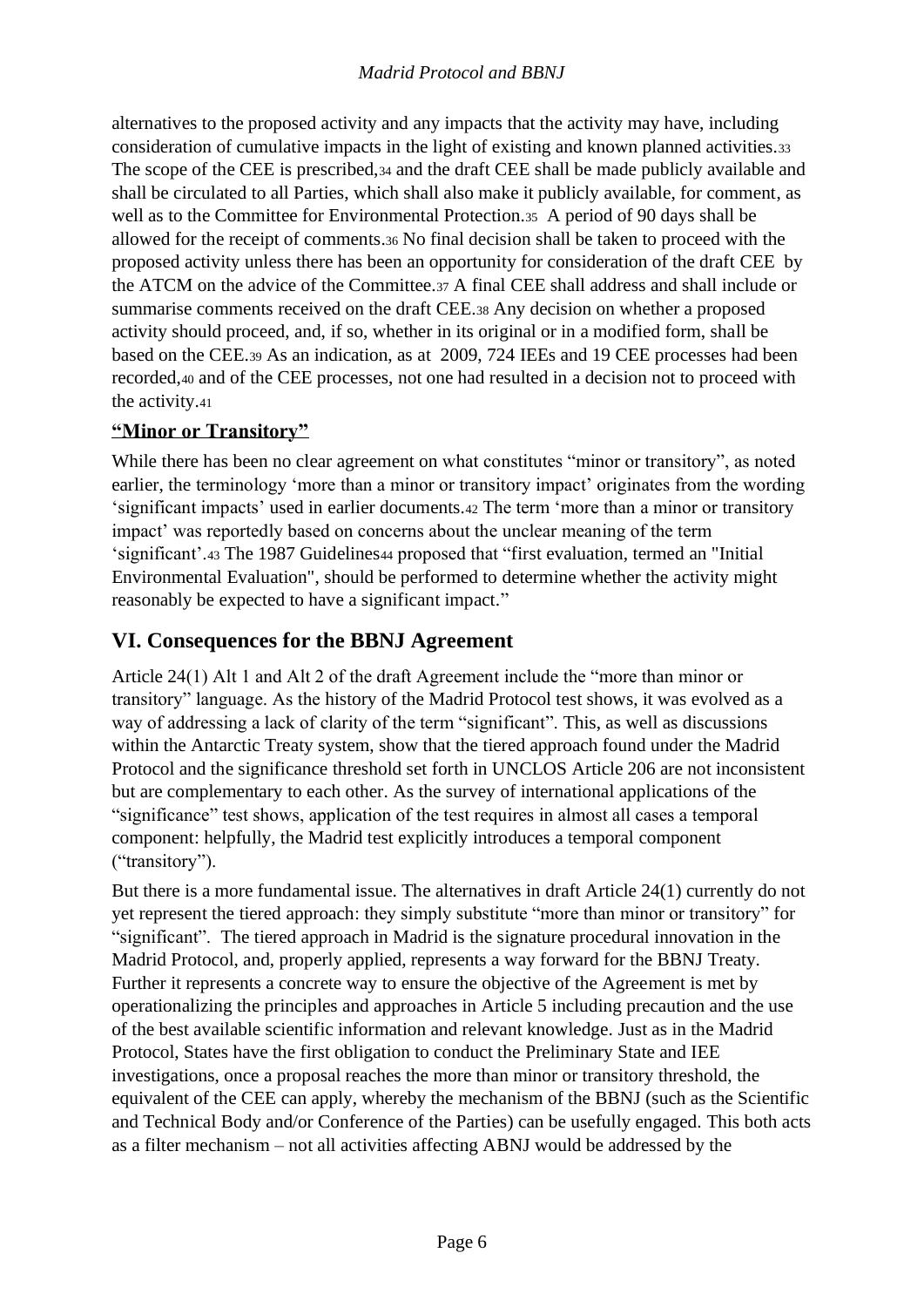STB/COP – and a 'backstop' to ensure that the BBNJ mechanisms are engaged when required.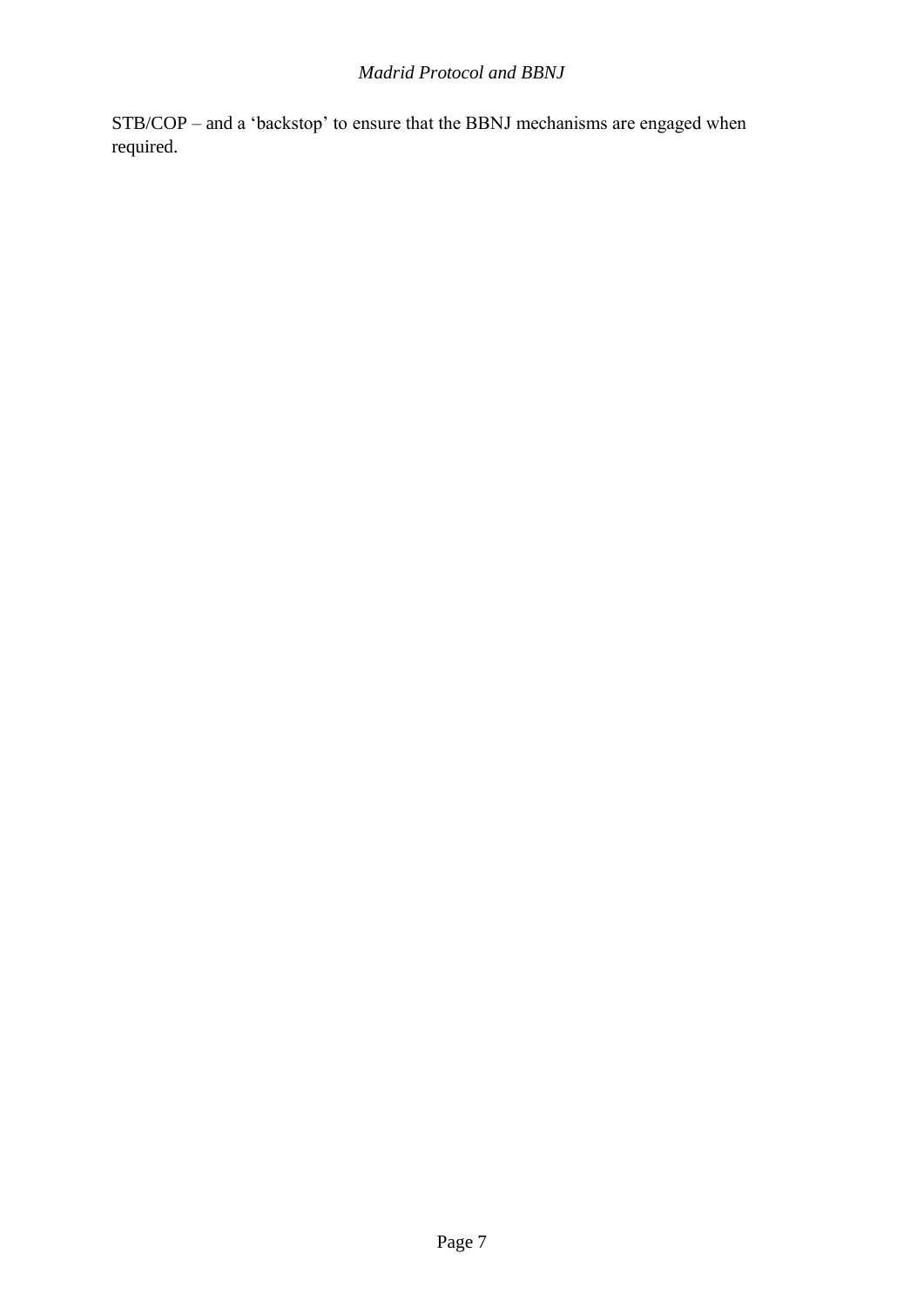### <span id="page-7-0"></span>**References**

Basstmeijer, K. and Roura, R. Environmental Impact in Antarctica. 2008. At [https://www.researchgate.net/publication/228223713\\_Environmental\\_Impact\\_Assessment\\_in](https://www.researchgate.net/publication/228223713_Environmental_Impact_Assessment_in_Antarctica) [\\_Antarctica.](https://www.researchgate.net/publication/228223713_Environmental_Impact_Assessment_in_Antarctica)

CIEEM. 2018. Guidelines for Ecological Impact Assessment in the UK and Ireland: Terrestrial, Freshwater, Coastal and Marine*.* September 2018. Chartered Institute of Ecology and Environmental Management, Winchester. At [https://cieem.net/wp](https://cieem.net/wp-content/uploads/2018/08/ECIA-Guidelines-2018-Terrestrial-Freshwater-Coastal-and-Marine-V1.1Update.pdf)[content/uploads/2018/08/ECIA-Guidelines-2018-Terrestrial-Freshwater-Coastal-and-Marine-](https://cieem.net/wp-content/uploads/2018/08/ECIA-Guidelines-2018-Terrestrial-Freshwater-Coastal-and-Marine-V1.1Update.pdf)[V1.1Update.pdf](https://cieem.net/wp-content/uploads/2018/08/ECIA-Guidelines-2018-Terrestrial-Freshwater-Coastal-and-Marine-V1.1Update.pdf)

Craik, N. The Duty to Cooperate in The Customary Law of Environmental Impact Assessment. 2020. International and Comparative Law Quarterly, Volume 69, Issue 1 January 2020, pp. 239-259. At [https://www.cambridge.org/core/journals/international-and](https://www.cambridge.org/core/journals/international-and-comparative-law-quarterly/article/duty-to-cooperate-in-the-customary-law-of-environmental-impact-assessment/AB1F146A96DB6DAE9B38DE669E20ADCE)[comparative-law-quarterly/article/duty-to-cooperate-in-the-customary-law-of-environmental](https://www.cambridge.org/core/journals/international-and-comparative-law-quarterly/article/duty-to-cooperate-in-the-customary-law-of-environmental-impact-assessment/AB1F146A96DB6DAE9B38DE669E20ADCE)[impact-assessment/AB1F146A96DB6DAE9B38DE669E20ADCE.](https://www.cambridge.org/core/journals/international-and-comparative-law-quarterly/article/duty-to-cooperate-in-the-customary-law-of-environmental-impact-assessment/AB1F146A96DB6DAE9B38DE669E20ADCE)

L.W. Canter and G.A. Canty. Impact significance determination—Basic considerations and a sequenced approach. 1993. 13 Environmental Impact Assessment Review. Pages 275-297. At <https://www.sciencedirect.com/science/article/pii/019592559390020C>

Duinker P.N. and Beanlands G.E. 1986. The Significance of Environmental Impacts: an Exploration of the Concept. Environmental Management, 10 (1): 1-10. At [https://link.springer.com/article/10.1007/BF01866412.](https://link.springer.com/article/10.1007/BF01866412)

Hemmings, A.D., Kriwoken, L.K. High level Antarctic EIA under the Madrid Protocol: state practice and the effectiveness of the Comprehensive Environmental Evaluation process. 2010. Int Environ Agreements 10, 187–208.<https://doi.org/10.1007/s10784-010-9119-5>

International Law Commission. Draft Articles on Prevention of Transboundary Harm from Hazardous Activities with Commentaries. 2001. At [https://legal.un.org/ilc/texts/instruments/english/commentaries/9\\_7\\_2001.pdf.](https://legal.un.org/ilc/texts/instruments/english/commentaries/9_7_2001.pdf)

Marazza D., Bandini, V., Contin,A. 2009. Ranking environmental aspects in environmental management systems: A new method tested on local authorities, Environment International. [https://doi.org/10.1016/j.envint.2009.10.011.](https://doi.org/10.1016/j.envint.2009.10.011)

Johnston A, Hutchison J, Smith A. Significant environmental impact evaluation: a proposed methodology. Eco Manag Audit 2000;7/ Pages 186–95. At [https://onlinelibrary.wiley.com/doi/abs/10.1002/1099-](https://onlinelibrary.wiley.com/doi/abs/10.1002/1099-0925%28200012%297%3A4%3C186%3A%3AAID-EMA139%3E3.0.CO%3B2-V) [0925%28200012%297%3A4%3C186%3A%3AAID-EMA139%3E3.0.CO%3B2-V.](https://onlinelibrary.wiley.com/doi/abs/10.1002/1099-0925%28200012%297%3A4%3C186%3A%3AAID-EMA139%3E3.0.CO%3B2-V)

Levin. L.A., Mengerink, K.,.Gjerde, K.M., Rowden, A.A.,, Van Dover, C.L, Clark, M.R., Ramirez-Llodra, E., Currie, B., Smith, C.R., Sato, K.N, Gallo, N., Sweetman, A.K., Lily, H., Armstrong, C.W., Brider, J. Defining "serious harm" to the marine environment in the context of deep-seabed mining. 2016. 74 Marine Policy. Pages 245-259. At [https://researchportal.hw.ac.uk/en/publications/defining-serious-harm-to-the-marine](https://researchportal.hw.ac.uk/en/publications/defining-serious-harm-to-the-marine-environment-in-the-context-of)[environment-in-the-context-of.](https://researchportal.hw.ac.uk/en/publications/defining-serious-harm-to-the-marine-environment-in-the-context-of)

\

Weston, J. (2011) Screening for environmental impact assessment projects in England: what screening?, Impact Assessment and Project Appraisal, 29:2, 90-98. At [https://www.tandfonline.com/doi/pdf/10.3152/146155111X12913679730593.](https://www.tandfonline.com/doi/pdf/10.3152/146155111X12913679730593)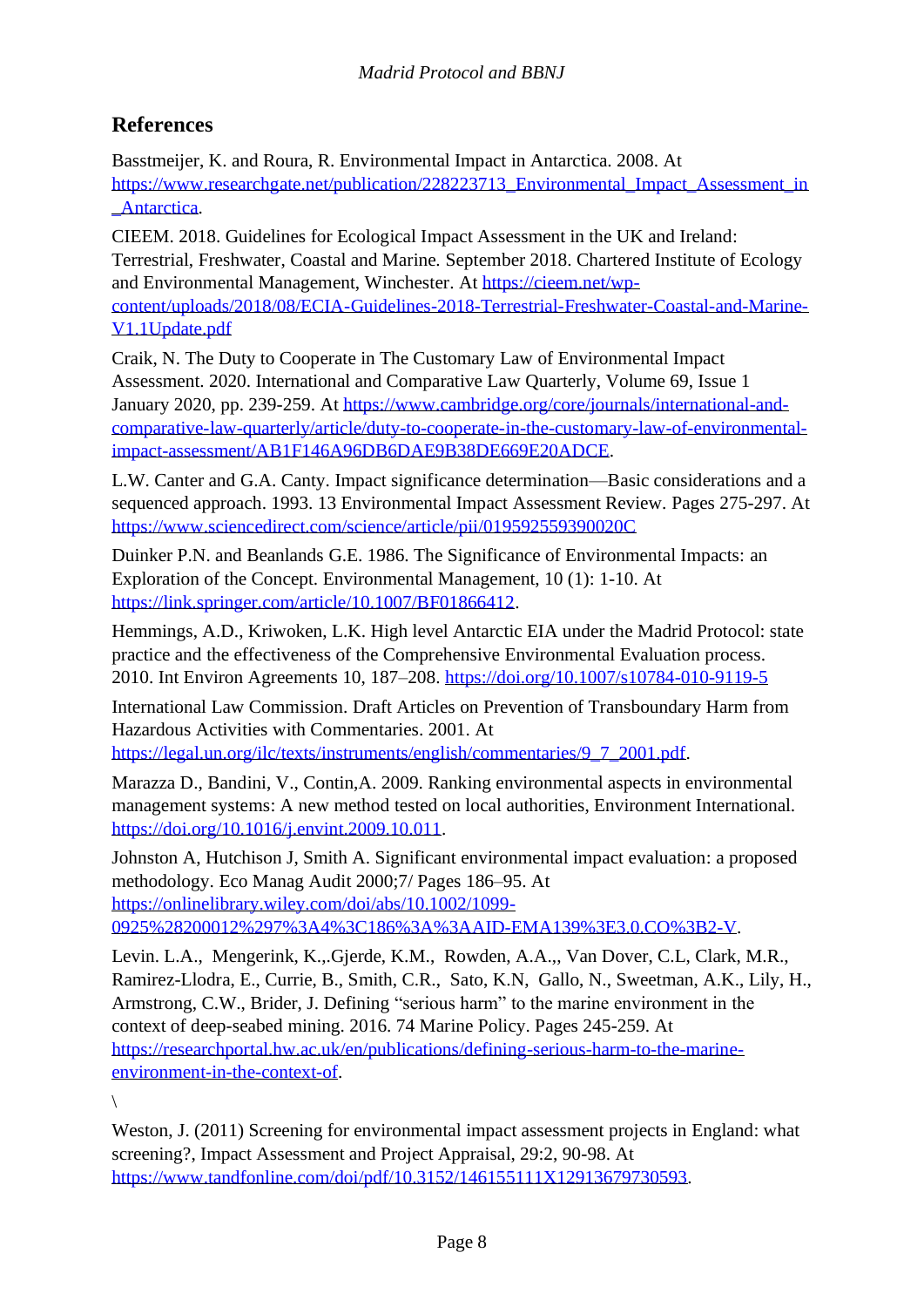#### **Endnotes**

<sup>1</sup> President's Revised Draft Text of 18 November 2019.

<sup>2</sup> See e.g United States intervention September 10th 2018. A[t http://webtv.un.org/search/12th-meeting-part-2](http://webtv.un.org/search/12th-meeting-part-2-intergovernmental-conference-on-marine-biodiversity-of-areas-beyond-national-jurisdiction/5833227773001/?term=biodiversity&sort=date#t=1h44m11s) [intergovernmental-conference-on-marine-biodiversity-of-areas-beyond-national](http://webtv.un.org/search/12th-meeting-part-2-intergovernmental-conference-on-marine-biodiversity-of-areas-beyond-national-jurisdiction/5833227773001/?term=biodiversity&sort=date#t=1h44m11s)[jurisdiction/5833227773001/?term=biodiversity&sort=date#t=1h44m11s.](http://webtv.un.org/search/12th-meeting-part-2-intergovernmental-conference-on-marine-biodiversity-of-areas-beyond-national-jurisdiction/5833227773001/?term=biodiversity&sort=date#t=1h44m11s)

<sup>3</sup> See summary by Rene Lefeber, facilitator, noting that some recognized the need for tiered threshold approach requiring comprehensive EIAs only for those meeting threshold in art 206 of UNCLOS. Report at [http://highseasalliance.org/treatytracker/statements/facilitator-rene-lefeber-september-14th-report-on](http://highseasalliance.org/treatytracker/statements/facilitator-rene-lefeber-september-14th-report-on-environmental-impact-assessment-working-group/?_sf_s=tiered)environmental-impact-assessment-working-group/? sf\_s=tiered.

See India Statement September 10, 2018. At [http://statements.unmeetings.org/media2/19408205/bbnj](http://statements.unmeetings.org/media2/19408205/bbnj-eia_india.pdf)[eia\\_india.pdf](http://statements.unmeetings.org/media2/19408205/bbnj-eia_india.pdf) and Colombia Statement September 10, 2018. At

http://highseasalliance.org/treatytracker/statements/colombia-september-10th-environmental-impactassessments-informal-session/?\_sf\_s=madrid+protocol/

<sup>4</sup> Craik, N. The Duty to Cooperate in The Customary Law of Environmental Impact Assessment. 2020. International and Comparative Law Quarterly, Volume 69, Issue 1 January 2020, pp. 239-259. <sup>5</sup> United Nations General Assembly resolution 61/105. Adopted 8 December 2006. At

[https://undocs.org/A/RES/61/105.](https://undocs.org/A/RES/61/105)

<sup>6</sup> International Law Commission. Draft Articles on Prevention of Transboundary Harm from Hazardous Activities with Commentaries. 2001. At

[https://legal.un.org/ilc/texts/instruments/english/commentaries/9\\_7\\_2001.pdf.](https://legal.un.org/ilc/texts/instruments/english/commentaries/9_7_2001.pdf) Page 148.

<sup>7</sup> In particular, the Code of Conduct of 1975 and the EIA Guidelines of 1987. See Kees Basstmeijer and Ricardo Roura. Environmental Impact in Antarctica. 2008.

Citing K. Bastmeijer, The Antarctic Environmental Protocol and its Domestic Legal Implementation. Doctoral thesis, International Environmental Law and Policy Series, Vol. 65 (The Hague/London/New York: Kluwer Law International, 2003, at 190-194.

<sup>8</sup> Convention on Environmental Impact Assessment in a Transboundary Context. Adopted in Espoo (Finland), on 25 February 1991. As amended on 27 February 2001. Article 2. At

[http://www.unece.org/fileadmin/DAM/env/eia/Publications/2015/ECE.MP.EIA.21\\_Convention\\_on\\_Environme](http://www.unece.org/fileadmin/DAM/env/eia/Publications/2015/ECE.MP.EIA.21_Convention_on_Environmental_Impact_Assessment.pdf) [ntal\\_Impact\\_Assessment.pdf](http://www.unece.org/fileadmin/DAM/env/eia/Publications/2015/ECE.MP.EIA.21_Convention_on_Environmental_Impact_Assessment.pdf)

<sup>9</sup> Specific Methodologies and Criteria to Determine the Significance of Adverse Transboundary Impact. CEP/WG.3/R.6. 20 January 1995. At

[https://www.unece.org/fileadmin/DAM/env/documents/1995/eia/cep.wg.3.r.6.e.pdf.](https://www.unece.org/fileadmin/DAM/env/documents/1995/eia/cep.wg.3.r.6.e.pdf) These have not been widely adopted.<https://ec.europa.eu/environment/eia/pdf/Transboundry%20EIA%20Guide.pdf> page 7.s

<sup>10</sup> Directive 2011/92/EU on the assessment of the effects of certain public and private projects on the environment. Consolidated version at https://ec.europa.eu/environment/eia/pdf/EIA\_Directive\_informal.pdf. <sup>11</sup> EIA Directive Article 1.

<sup>12</sup> Nagoya-Kuala Lumpur Supplementary Protocol to the Convention on Biological Diversity. Entered into force 5 March 2018. A[t https://bch.cbd.int/protocol/NKL\\_text.shtml](https://bch.cbd.int/protocol/NKL_text.shtml)

<sup>13</sup> E.g. Decision of the Council of the International Seabed Authority relating to amendments to the Regulations on Prospecting and Exploration for Polymetallic Nodules in the Area and related matters. (sNodule Regulations) 2013 ISBA/19/C/17. 22 July 2013. A[t https://isa.org.jm/files/files/documents/isba-19c-17\\_0.pdf.](https://isa.org.jm/files/files/documents/isba-19c-17_0.pdf) Regulation  $1(3)(f)$ .

<sup>14</sup> UNCLOS Article 162(2)(w)

<sup>15</sup> UNCLOS Articles 162(2)(x), 165(2)(l)

<sup>16</sup> UNCLOS Article 290(1)

<sup>17</sup> ISBA/24/LTC/WP.1/Rev.1. Draft Regulations on Exploitation of Mineral Resources in the Area. At [https://www.isa.org.jm/document/isba24ltcwp1rev1.](https://www.isa.org.jm/document/isba24ltcwp1rev1)

<sup>18</sup> Lisa Levin et al. Defining"serious harm" to the marine environment in the context of deep-seabed mining. 74 Marine Policy, 2016. Pages 245-259. Page 248.

<sup>19</sup> 61/105. Sustainable fisheries, including through the 1995 Agreement for the Implementation of the Provisions of the United Nations Convention on the Law of the Sea of 10 December 1982 relating to the Conservation and Management of Straddling Fish Stocks and Highly Migratory Fish Stocks, and related instruments At [https://undocs.org/A/RES/61/105.](https://undocs.org/A/RES/61/105) 8 December 2006. Paragraph 83.

(a) To assess, on the basis of the best available scientific information, whether individual bottom fishing activities would have significant adverse impacts on vulnerable marine ecosystems, and to ensure that if it is assessed that these activities would have significant adverse impacts, they are managed to prevent such impacts, or not authorized to proceed;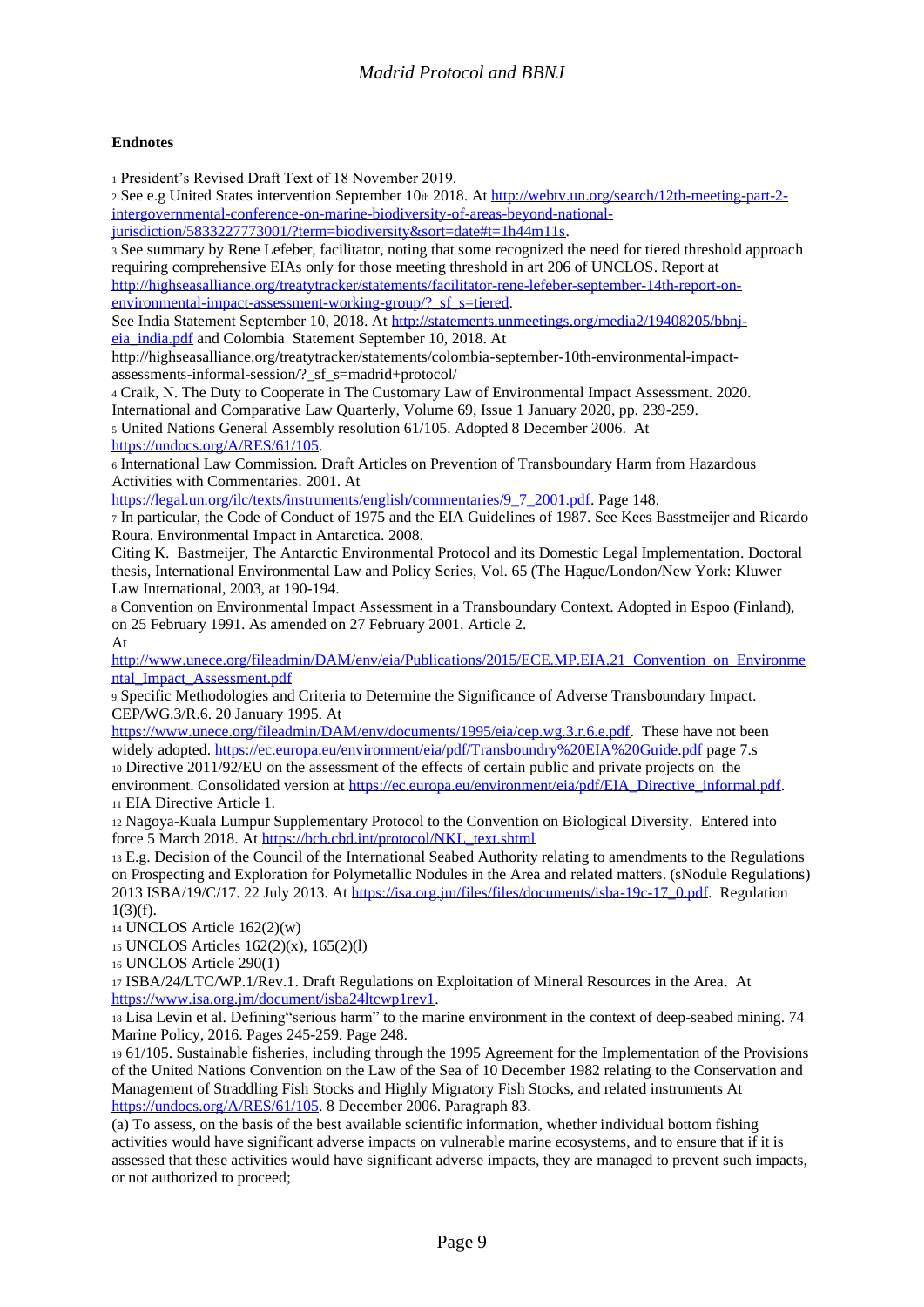#### *Madrid Protocol and BBNJ*

(b) To identify vulnerable marine ecosystems and determine whether bottom fishing activities would cause significant adverse impacts to such ecosystems and the long-term sustainability of deep sea fish stocks, inter alia, by improving scientific research and data collection and sharing, and through new and exploratory fisheries;

(c) In respect of areas where vulnerable marine ecosystems, including seamounts, hydrothermal vents and cold water corals, are known to occur or are likely to occur based on the best available scientific information, to close such areas to bottom fishing and ensure that such activities do not proceed unless conservation and management measures have been established to prevent significant adverse impacts on vulnerable marine ecosystems;

(d) To require members of the regional fisheries management organizations or arrangements to require vessels flying their flag to cease bottom fishing activities in areas where, in the course of fishing operations, vulnerable marine ecosystems are encountered, and to report the encounter so that appropriate measures can be adopted in respect of the relevant site;

<sup>20</sup> FAO. International Guidelines for the Management of Deep-sea Fisheries in the High Seas. 2009. At <http://www.fao.org/in-action/vulnerable-marine-ecosystems/background/deep-sea-guidelines/en/>

<sup>21</sup> FAO Deep Sea Guidelines 17. Significant adverse impacts are those that compromise ecosystem integrity (i.e. ecosystem structure or function) in a manner that: (i) impairs the ability of affected populations to replace themselves; (ii) degrades the long-term natural productivity of habitats; or (iii) causes, on more than a temporary basis, significant loss of species richness, habitat or community types. Impacts should be evaluated individually, in combination and cumulatively.

18. When determining the scale and significance of an impact, the following six factors should be considered:

i. the intensity or severity of the impact at the specific site being affected;

ii. the spatial extent of the impact relative to the availability of the habitat type affected;

iii. the sensitivity/vulnerability of the ecosystem to the impact; iv. the ability of an ecosystem to recover from harm, and the rate of such recovery;

v. the extent to which ecosystem functions may be altered by the impact; and

vi. the timing and duration of the impact relative to the period in which a species needs the habitat during one or more of its lifehistory stages.

<sup>22</sup> 40 CFR § 1508.27. A[t https://www.law.cornell.edu/cfr/text/40/1508.27.](https://www.law.cornell.edu/cfr/text/40/1508.27)

<sup>23</sup> United States National Environmental Policy Act of 1969. (Pub. L. 91-190, 42 U.S.C. 4321-4347, January 1, 1970, as amended by Pub. L. 94-52, July

3, 1975, Pub. L. 94-83, August 9, 1975, and Pub. L. 97-258, § 4(b), Sept. 13, 1982). At

[https://www.whitehouse.gov/sites/whitehouse.gov/files/ceq/NEPA\\_full\\_text.pdf](https://www.whitehouse.gov/sites/whitehouse.gov/files/ceq/NEPA_full_text.pdf)

<sup>24</sup> Context means that the significance of an action must be analyzed in several contexts such as society as a whole (human, national), the affected region, the affected interests, and the locality. Significance varies with the setting of the proposed action. For instance, in the case of a site-specific action, significance would usually depend upon the effects in the locale rather than in the world as a whole. Both short- and long-term effects are relevant.

<sup>25</sup> Intensity refers to the severity of impact. Responsible officials must bear in mind that more than one agency may make decisions about partial aspects of a major action.

26 [Significant impact guidelines 1.2. Environment Protection and Biodiversity Conservation Act 1999](https://www.environment.gov.au/system/files/resources/a0af2153-29dc-453c-8f04-3de35bca5264/files/commonwealth-guidelines_1.pdf) (Australian Government, 2013) Page 3. At [https://www.environment.gov.au/system/files/resources/a0af2153-](https://www.environment.gov.au/system/files/resources/a0af2153-29dc-453c-8f04-3de35bca5264/files/commonwealth-guidelines_1.pdf/) [29dc-453c-8f04-3de35bca5264/files/commonwealth-guidelines\\_1.pdf/](https://www.environment.gov.au/system/files/resources/a0af2153-29dc-453c-8f04-3de35bca5264/files/commonwealth-guidelines_1.pdf/)

<sup>27</sup> Ibid. page 11.

<sup>28</sup> Alan Hemmings and Lorne Kriwoken. High level Antarctic EIA under the Madrid Protocol: state practice and the effectiveness of the Comprehensive Environmental Evaluation process. International Environmental Agreements: Politics, Law and Economics, 2010, Vol.10(3), pp.187-208.

<sup>29</sup> Madrid Protocol Annex I, Article 1(2)

- <sup>30</sup> Madrid Protocol Annex I, Article 2(1)
- <sup>31</sup> Madrid Protocol Annex I, Article 3(1).
- <sup>32</sup> Madrid Protocol Annex I, Article 1(1)
- <sup>33</sup> Madrid Protocol Annex I, Article 2(1)
- <sup>34</sup> Madrid Protocol Annex I, Article 3(2)
- <sup>35</sup> Madrid Protocol Annex I, Article 3(3)

<sup>36</sup> Madrid Protocol Annex I, Article 3(4). It must also be forwarded at least 120 days before the next Antarctic Treaty Consultative Meeting. Article 3(4).

<sup>37</sup> Madrid Protocol Annex I, Article 3(5). But no decision to proceed with a proposed activity shall be delayed for longer than 15 months from the date of circulation of the draft CEE.